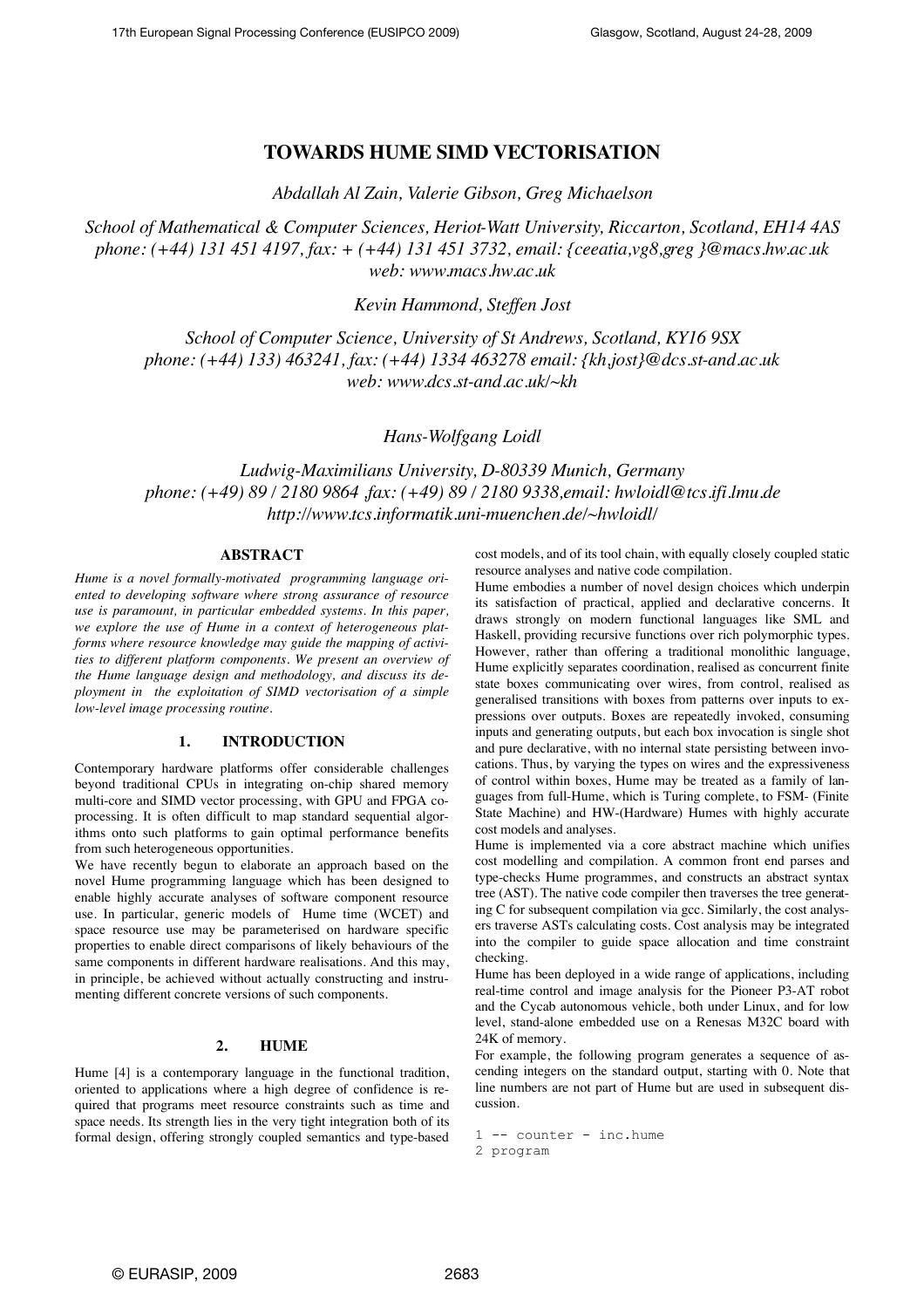```
3 stream output to "std out";
4 box inc
5 in (n::int 64)
6 out (n':int 64, shown::(int 64, char))7 match
8 x -> (x+1, (x, ' \n\cdot);
9 wire inc
10 (inc.n' initially 0)
11 (inc.n,output);
```
1: Comments begin with --.

2: Programs start with program or module.

3: The stream output is associated with standard output, named through the string "std out".

4: The box is named inc.

5: The box has one input called n, a 64 bit integer.

6: The box has two outputs.  $n'$  is a 64 bit integer. shown is a tuple of a 64 bit integer and a character.

7-8: If there is a value on input n, then the pattern x will set a new local variable called x to that value and evaluate the right hand side. Output n' will be set to  $x+1$ . Output shown will be set to  $(x, \ln)$ i.e. x followed by a newline character.

9: Box inc is now wired by position.

10: inc's input n is wired implicitly to inc's input n'. n is initialised to 0.

11: inc's output n' is wired implicitly to inc's input n. inc's output shown is wired to output and hence to "std out". The program is illustrated in the following Figure



### **3. HUME COST ANALYSIS**

Determining the cost of executing a sequence of instructions can be easy for a given machine model, if each instruction has a constant cost. It is also possible to determine a useful upper bound on the execution costs if the variation in cost is quite small for each instruction, such as bounding the cost of adding two arbitrary integer. However, in practise the cost of many instructions varies significantly, depending on arguments and/or the overall state of the machine. As an extreme example, a function call might return after an arbitrarily large amount of time, which makes it useless to assume the worst case (never). Therefore one needs to consider all possible machine states at the start of the computation and track all possible state transformations during execution, which is a tedious and generally infeasible approach. The only solution to this problem is to abstract all possible states into smaller, more manageable classes of equivalent states. Our approach is especially radical, since we abstract the entire state and represent it by a single, nonnegative rational number, referred to as the *potential* of the machine state. Note that we will never actually compute this number, the potential, for any actual machine state other than the initial state. Instead, we examine the effect of each operation on the overall potential and define the *amortised cost* [5,6] of an instruction as a suitable constant such that:

#### *amortised\_cost = actual\_cost - potential\_before + potential\_after*

holds for all possible states, with equality being preferred. The benefit is that determining the amortised cost for a sequence of operation is very easy, since the amortised cost is constant and does not depend on the machine. The actual cost of the entire sequence is then bounded by the sum of the amortised costs plus the potential of the initial state.

Automatically performing the analysis means that we first construct a standard typing derivation. Next, each constructor is then assigned a resource variable (ranging over non-negative rational numbers), representing the potential credited by each node of that constructor of that particular type (note that types may differ by their potential only). The analysis generates a set of constraints over those variables, according to the dataflow and the actual cost occurring in each possible path of computation.

For example, the actual worst-case execution costs for the Renesas M32C/85U processor have been determined by the aiT tool [8] for machine-code level instructions. Each instruction of the source program is examined precisely once. Loops in the source program are dealt with by identifying some resource variables contained in the constraint set. The generated constraint sets are well behaved and can easily be solved by using a standard LP-solver, such as [1]. In this way, bounds on resource consumption are associated with each expression in the program through their types. The potential annotated types then give rise to a linear closed form expression, depending on the input sizes, which represents an upper bound on the execution costs. Because we have used a type-based approach, we have already formally proven that our analysis will always give a *guaranteed upper bound* on resource consumption

#### **4. VECTORISATION**

SIMD processors are optimised for parallel operations on contiguous bit sequences, typically 128 bits, which are relatively long by comparison with CPU's 32 or 64 bits but extremely short compared with data sequences measured at least in kilobytes. Thus, opportunities for vectorisation are found deep in programs in the lowest-level bodies of loops, processing linear sequences of values which may be easily coerced to sequences of adjacent bytes.

General purpose CPUs have provided additional SIMD vectorisation for at least 10 years. However, with the notable exception of Cockshott's Vector Pascal[2], programming language implementations have been curiously slow in offering portable technologies for exploiting SIMD processing. Commonly, programmers write sub-systems themselves in processor-specific assembly language or call out to compiler-specific SIMD libraries.

Our long term objective is to use Cockshott's approach to identifying vectorising opportunities. However, where Cockshott uses a universal abstract machine language, with translators to and from source and target languages, we intend to analyse directly Hume vector operations in the Hume Abstract Machine code. As a major step towards this, we are exploring the hand vectorisation of substantial image processing algorithms in C, identifying a core set of vectoriseable tropes in this domain, and then exploring their use in Hume, again by hand in the first instance.

There are two possible routes to such deployment of vector routines. First of all, Hume provides a foreign function interface (FFI) for accessing and automatically compiling and linking external routines written in other languages, in particular C/C++ and Java. For an FFI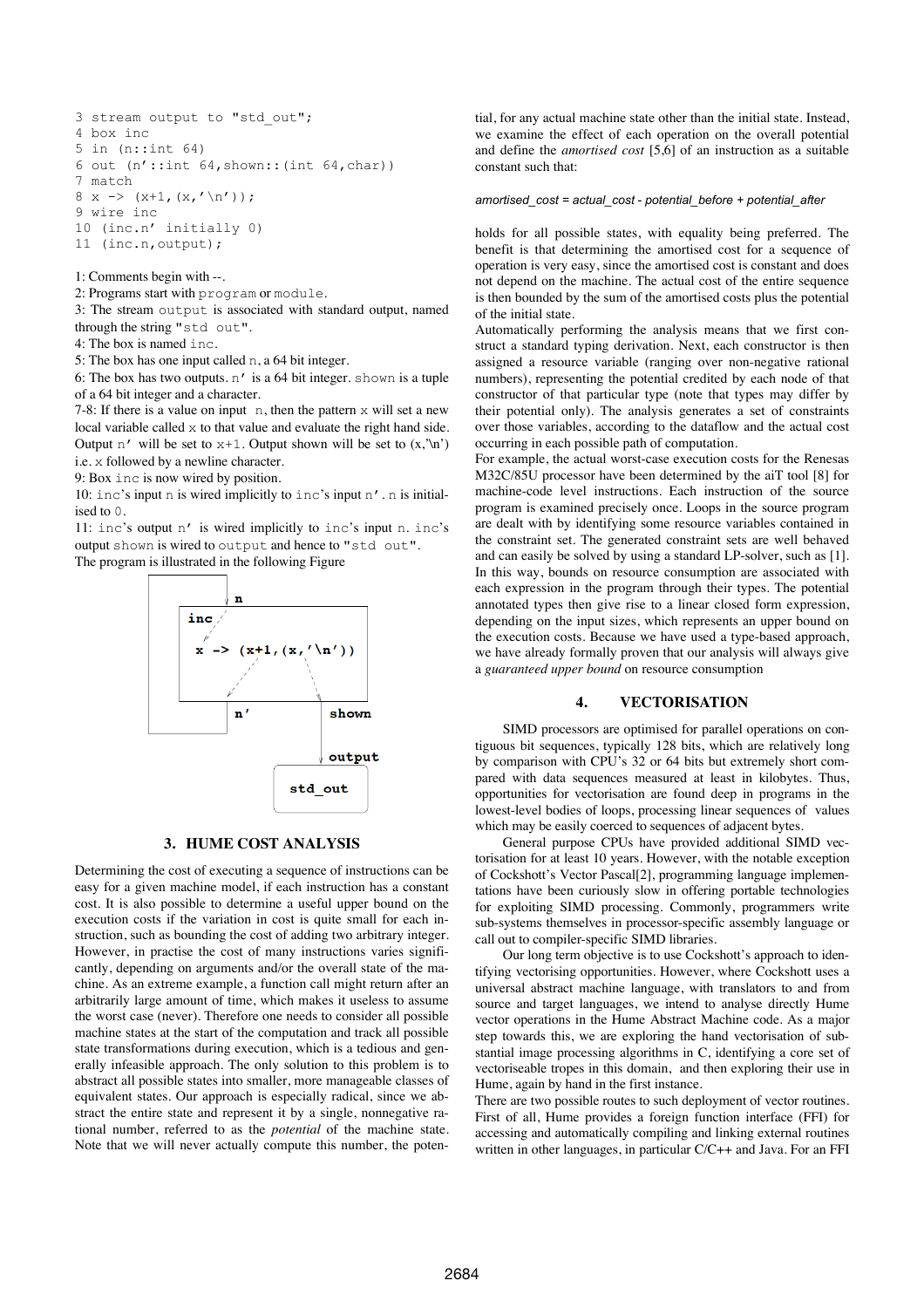call, there must be a mapping from the Hume types to the foreign types and back, and correspondences between the function calling conventions in parameter passing.

Secondly, Hume also provides a skeletal operation box which may be associated with potentially "unsafe" foreign function calls, that is calls whose effects on the internal states of Hume programs are unpredictable. The operation form has similar language correspondence requirements to FFI, but enables external activities to be more cleanly delineated at the box level.

We are currently completing a first set of experiments in using the FFI route to exploit vectorisation: these are discussed next.

### **5. EXAMPLE: EDGE DETECTION**

To illustrate the potential for foreign function vectorisation in Hume, we consider a simple edge detection algorithm. In our experiment, the program takes a 240\*240 image and runs a standard convolution method. This is done by using a Gaussian mask (a 5\*5 matrix) and sliding it over every viable pixel in the image. An edge is a sharp difference in the intensity of a pixel and its surrounding elements and the Gaussian mask helps to enhance these intensity differences.

We assume that the reader is familiar with this technique, and focus on its expression in Hume and how vectorisation opportunities may be exploited.

First of all, we declare basic Hume types aliases, in particular for sized integers:

type integer = int  $32$ ; type Int =  $int 32$ ;

#### and for the vectors we will manipulate:

```
type pixel = vector 1..3 of integer;
type irow = vector 1..240 of pixel;
type iImage = vector 1..240 of irow;
type mrow = vector 1..5 of pixel;
type mImage = vector 1..5 of mrow;
type drow = vector 1..236 of pixel;
type dImage = vector 1..236 of drow;
type pixelCH = vector 1..3 of char;
type im rowCH = vector 1..240 of pixelCH;
type ImageCH = vector 1.240 of im rowCH;
```
The conversion from integer to character and back makes use of Hume's high level vector operation vecmap which applies a function to every element of a vector:

c2i i = vecmap i c2i\_c; c2i\_c c = vecmap c c2i\_p3; c2i\_p3  $c = vemap c c2i_p;$ c2i\_p  $g = (g::char)$  as Int;

numCh i = vecmap i numCh 2; numCh 2 c = vecmap c numCh 3; numCh\_3 c = vecmap c numCh\_4; numCh\_4 g = if  $g > 40$  then 255 else  $\overline{0}$ ;

i2c i = vecmap i i2c\_c; i2c\_c c = vecmap c i2c\_p3; i2c\_p3 c = vecmap c i2c\_p; i2c\_p g = (g::Int) as char;

We need a function to access elements of 2D images:

 $\alpha$ et5 v n n =

and various masks for convolutions:

 $minus1 = \langle \langle (-1), (-1), (-1) \rangle \rangle;$ 

 $mask = \langle\langle$   $\langle$   $\langle$   $\text{minus1}, \text{minus1}, \text{minus1}, \text{minus1} \rangle$ , ...  $>>:$ 

To aid vectorisation, we make explicit the base operations on pixels and construct an explicit systematic hierarchy of image manipulation functions (rgbconv, colconv, matconv, colsum, matsum).

We also require functions to ensure that after convolution all values are within the RGB range (newvalue, newpixel), to find the average values of pixels and fill pixels with average values (avgpix, finalpix).

The main convolution is a nested hierarchy of recursive calls to process rows by columns:

```
MAXR = 236; MAXC = 236;col i j n v = if j>n then []
  else finalpix
          (newvalue 
              (avgpix 
                (newpixel 
                   (matsum 
                     (matconv 
                      (get5 v i j ) mask))))):
         col i (j+1) n v;
row i m v =
 if i>m then []
  else col i 1 MAXC v++row (i+1) m v;
```
Auxilliary functions are required to pad out the image to the original size (pad), convert list to a linear or 2D vector (list-ToVec2) , construct a vector of zero pixels (makeZero), take and drop elements from lists, and construct new vectors and images of the same shape as exemplars (makerow).

Finally, the main program(run):

run image = numCh (listToVec2 (pad 1 240 240 3 3 236 236 (row 1 MAXR image)));

is embodied in a loop that converts and integer sequence to characters for manipulation  $(i2c)$  and calls the top-level processing function:

```
box runable
   in (imgch::iImage)
   out (out1::ImageCH)
   match
   (j) \rightarrow (i2c (run j));
```
In turn, the box is connected to standard input and output:

wire runable (input)(output);

#### **6. VECTORISATION IN C**

These days, many C compilers try to output vector instructions but this is non-trivial. For one thing, vector units are often quite picky about alignment; while a CPU might only require alignment on 4 byte boundaries for loads, its vector unit could need data aligned on 16-byte boundaries. For another, the compiler has to make sure that it can make the operations happen at the same time without altering the program semantics of the code [9].

One solution to this problem is to use vector intrinsics, which look like normal C functions, but have a one-to-one mapping with vector instructions. This isn't a new concept; the square root instruction on architectures such as x86 is typically generated in the same way by compilers.

Using vector intrinsics has a significant disadvantage, however. Vector instruction sets differ between architectures. Using intrinsics, which have a one-to-one mapping with instructions, restricts code to one architecture. It also prevents code from working on older chips that don't have a vector unit.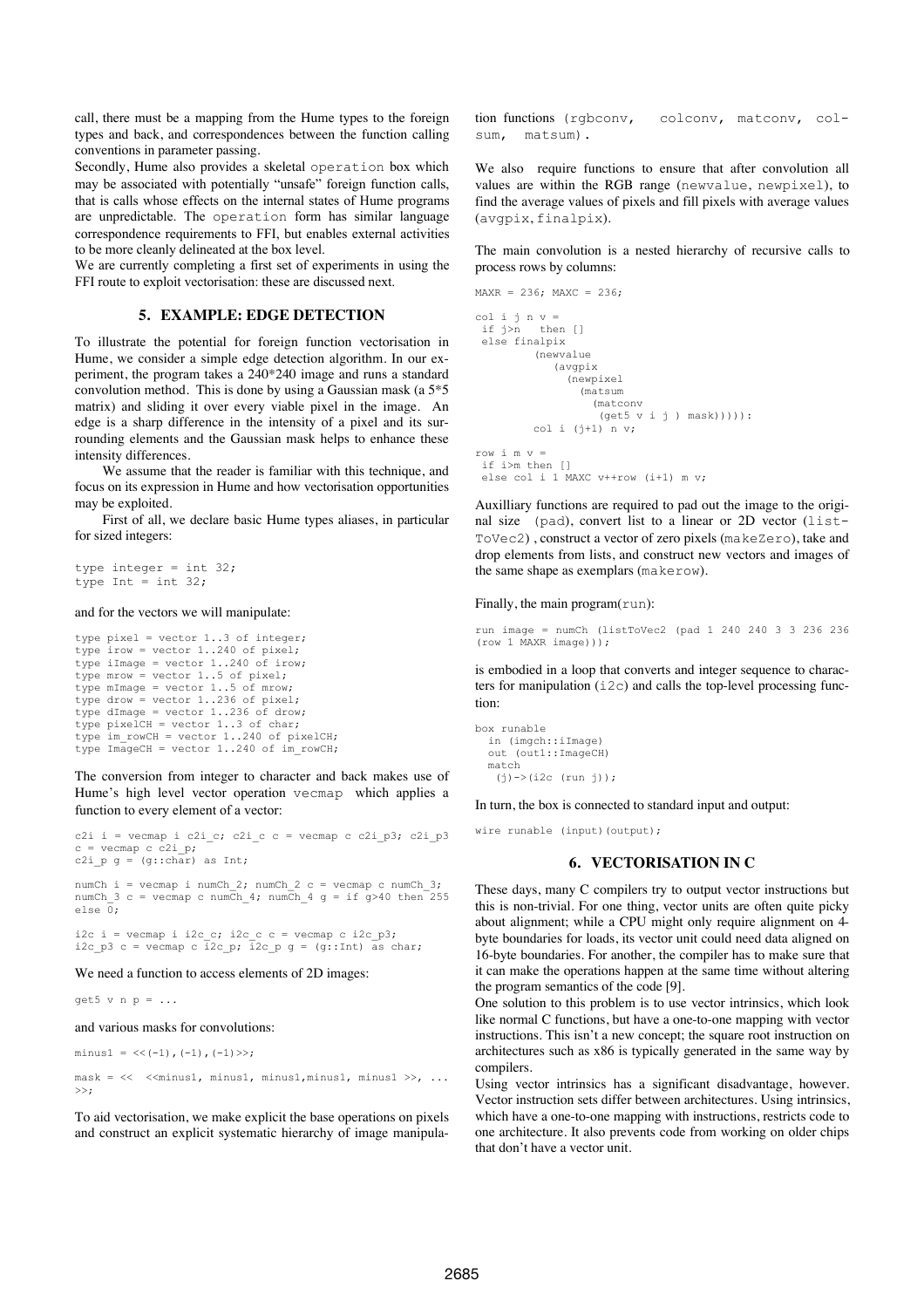What is really needed is a method of writing vector code that isn't tied to a specific instruction set. Sadly, the C specification does not provide this mechanism. Fortunately, however, the GNU Compiler Collection (GCC) does.

The additions to C for supporting vector operations in GCC are very simple. Vector types are defined with typedef, just as scalar types are. The only difference is an attribute that indicates the number of elements in the vector. The following example shows how to define a vector of four signed integers:

```
typedef int v4si __attribute
             ((vector \overline{\text{size}}(4*\text{sizeof}(\text{int}))));
```
The only constraint is that the size must be a power of two multiple of a scalar type. Once this type is defined, it can be operated on as if it were a scalar type.

However, everything comes with a price, and in this case the price is compiler compatibility. It is straightforward to move pure ISO C from GCC to any other standards-compliant C compiler, such as the Intel C++ Compiler (ICC) or XL C, that might give better performance on a particular architecture. But once GCC extensions are used, only GCC can be employed subsequently. However, if every platform targeted is already supported by GCC, the code is not for distribution, or GCC extensions are already used elsewhere, this restriction may not matter.

First, the necessary vector data types are provided. This is done using an appropriate typedef, for instance the declaration of a pixel causes the compiler to set the mode for the pixel\_4 type to be 32-bit int and to compose a vector of 4 such units.

```
typedef int pixel_4<br>attribute ((vector_size(4*sizeof(int32_t))));
           ((vector size(4*size of(int32 t))));
typedef union pixel 4^-{
pixel_4 v; int32_t i[4];<br>}pixel 4;
typedef int row_16
 .<br>_attribute__((vector_size(16*sizeof(int32_t))));
typedef union row_16__
{
 row 16 v; int32 t i[16];
}row 16;
typedef int int image 128
 _attribute__((vector_size(128*sizeof(int32_t))));
typedef union image_128__
{
  image 128 v; int32 t i[128];
}image \overline{1}28;
```
Note that image  $128$  is a union of a vector (v) and a constant pointer (i) to an array of elements. The latter is needed when an operation is not supported by vectorisation and the array must be cast to a normal array.

These types are then used to define the variables that will be mapped to SIMD registers in the host CPU. If a function is declared as inline extern, the compiler does not generate a non-inline version of it; which means it is not possible create a pointer to the function, but it prevents linker errors from multiply-defined symbols:

| inline<br>#define<br>INLINE                                                                                          | extern |
|----------------------------------------------------------------------------------------------------------------------|--------|
| __attribute_((always inline))                                                                                        |        |
| typedef int32 t pixel [4];<br>typedef int32 t pixel 3[3];<br>typedef pixel row [240];<br>typedef pixel 3 row 3[240]; |        |

The main function is identified for vectorisation by the generic INLINE. By declaring a function inline, GCC can be directed to make calls to that function faster. GCC inline achieves better

integration of the function's code into the code for its callers. This makes execution faster by eliminating the function-call overhead; in addition, if any of the actual argument values are constant, their known values may permit simplifications at compile time so that not all of the inline function's code needs to be included. The effect on code size is less predictable; object code may be larger or smaller with function inlining, depending on the particular case.

INLINE HEAP \* image (int maxRow, int maxCol, HEAP \* origImage) {

```
row 3 tmpImage[240], final image[240];
   image_128_ img5x5, mask_image;
   row_16_ tmp_row; pixel_4_ final_pixel; 
 int32_t final_value;
 HEAP * newImage;
  int i, j, i1, j1, co, ro, index, jtmp, avgpixel;image_128 mask_ = { \dots };row_16 row_zero = \{ \ldots \};<br>pixel 4 pixel zero = \{0,0,0,0\};
  \overline{\text{mask}} \overline{\text{image}}.\overline{\text{v}} = mask ;
  heapToBytes((int8*) tmpImage, origImage);
   for(ro=0; ro< maxRow; ro++){
     for(co=0; co< maxCol; co++){
      index = 0:
       for(i=ro; (i < (ro+5)) & (i < maxRow); i++)
         for(j=co; (j< (co+5)) && (j< maxRow); j++){
            img5x5.i[index++] = tmpImage[i][j][2];img5x5.i[index++] = tmpImage[i][j][1];img5x5.i[index++] = tmpImage[i][j][0];}
       } } } }
```
In the next fragment, in a unitary vector operation, each of the 25 elements in img5x5.v will be multiplied by the corresponding element in mask\_image.v and the resulting vector will be stored in img5x5.v:

 $img5x5.v = img5x5.v * mask\_image.v;$ 

Here, img5x5 and mask image are of type image 128 which includes an explicitly nominated vector so GCC can insert low-level SIMD code for these operations.

One of the advantages of vector operations is that a vector type can be specified as a return type for a function, vector types can also be used as function arguments, and vectors can be assigned to other vectors:

```
final pixel.v = pixel zero;
tmp row.v = row zero;
```
One of the disadvantages is that it is not possible to operate between vectors of different lengths or different signedness without a cast. Furthermore, as noted above, if the vector operation is not supported directly by GCC, the vector type needs to be cast to an array:

```
for(j_tmp=0; j_tmp<15; j_tmp++){
  for (j=j_{\text{imp}}; j < 75; j = j + 15)tmp\_row.i[j\_tmp] = tmp\_row.i[j\_tmp] +img5x5.i[j]; }
 for(i=0; i<15; i=i+3){
  final\_pixel.i[0] = final\_pixel.i[0] +tmp row.i[i+0];final pixel.i[1] = final pixel.i[1]
                      tmp row.i[i+1]; final_pixel.i[2] = final_pixel.i[2] + 
                       tmp_row.i[i+2];
 }
```
newImage = bytesToHeap((int8\*) final\_image) return newImage; }

Hume now calls vector code as: